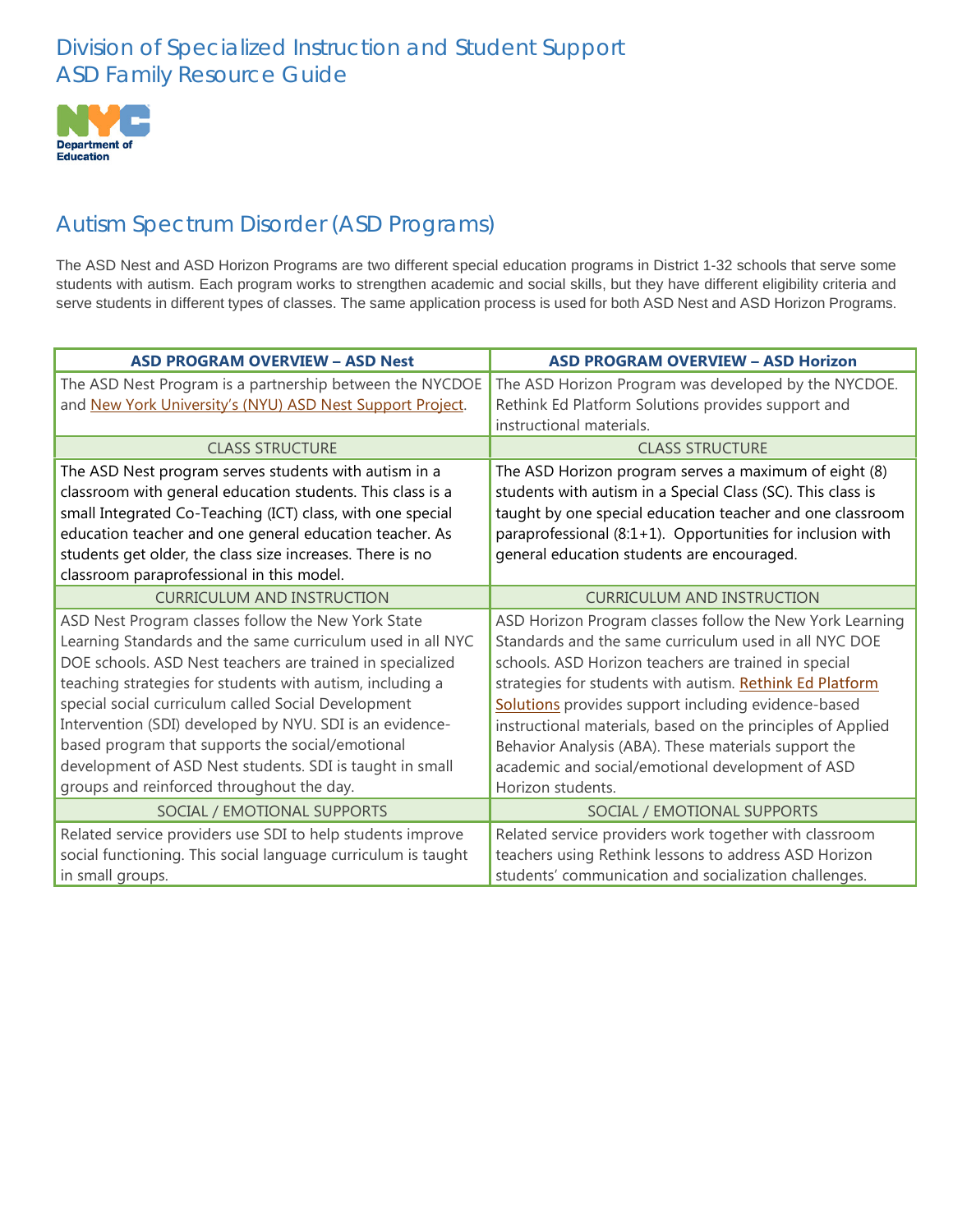## Division of Specialized Instruction and Student Support ASD Family Resource Guide

| <b>ASD STUDENT PROFILE</b><br><b>ASD NEST</b>                                                                                                                                                                                                                                                                                                                                              | <b>ASD STUDENT PROFILE</b><br><b>ASD HORIZON</b>                                                                                                                                                                                                                                                                                                                                                                                                                               |
|--------------------------------------------------------------------------------------------------------------------------------------------------------------------------------------------------------------------------------------------------------------------------------------------------------------------------------------------------------------------------------------------|--------------------------------------------------------------------------------------------------------------------------------------------------------------------------------------------------------------------------------------------------------------------------------------------------------------------------------------------------------------------------------------------------------------------------------------------------------------------------------|
| Students accepted to the ASD Nest Program must meet the<br>following criteria:                                                                                                                                                                                                                                                                                                             | Students accepted to the ASD Horizon Program must meet<br>the following criteria:                                                                                                                                                                                                                                                                                                                                                                                              |
| <b>CLASSIFICATION</b>                                                                                                                                                                                                                                                                                                                                                                      | <b>CLASSIFICATION</b>                                                                                                                                                                                                                                                                                                                                                                                                                                                          |
| Students must be eligible for an educational disability<br>classification of Autism.                                                                                                                                                                                                                                                                                                       | Students must be eligible for an educational disability<br>classification of Autism.                                                                                                                                                                                                                                                                                                                                                                                           |
| <b>COGNITION / INTELLIGENCE</b>                                                                                                                                                                                                                                                                                                                                                            | <b>COGNITION / INTELLIGENCE</b>                                                                                                                                                                                                                                                                                                                                                                                                                                                |
| ASD Nest students have average to above average<br>intelligence with consistent development including verbal<br>and nonverbal abilities, working memory, language, and<br>attention.                                                                                                                                                                                                       | ASD Horizon students typically have below average to<br>average intelligence with areas of strengths and<br>weaknesses.                                                                                                                                                                                                                                                                                                                                                        |
| <b>ACHIEVEMENT</b>                                                                                                                                                                                                                                                                                                                                                                         | <b>ACHIEVEMENT</b>                                                                                                                                                                                                                                                                                                                                                                                                                                                             |
| ASD Nest students have academic skills on or above grade<br>level. Students are able to work independently and in small<br>groups with minimal support. Students participate in<br>standard assessments, including New York State (NYS) Math<br>and English Language Arts (ELA) exams. Accommodations<br>are provided as written on the student's IEP.                                     | ASD Horizon students have academic skills on or near grade<br>level. Students benefit from instruction based on the<br>principles of ABA and can work independently with some<br>support. Students participate in standard assessments,<br>including New York State (NYS) Math and English Language<br>Arts (ELA) exams. Accommodations are provided as written<br>on the student's IEP.                                                                                       |
| LANGUAGE / COMMUNICATION                                                                                                                                                                                                                                                                                                                                                                   | LANGUAGE / COMMUNICATION                                                                                                                                                                                                                                                                                                                                                                                                                                                       |
| ASD Nest students have language skills on or close to age<br>level, except in social language. These skills include staying<br>on topic, and using socially appropriate nonverbal gestures,<br>responses and facial expressions. For example, ASD Nest<br>students may have difficulties that include unusual<br>responses and/or misunderstanding others' statements<br>and/or behaviors. | ASD Horizon students may have mild to moderate language<br>difficulties. They may have difficulty expressing themselves<br>and understanding what others are saying. They may also<br>have difficulty with social language. Students entering<br>kindergarten can speak in at least 2-3-word, meaningful<br>sentences and older students are able to string words<br>together to express needs and wants, but need support to<br>communicate effectively in social situations. |
| SOCIAL FUNCTIONING                                                                                                                                                                                                                                                                                                                                                                         | SOCIAL FUNCTIONING                                                                                                                                                                                                                                                                                                                                                                                                                                                             |
| ASD Nest students have mild to moderate social delays.<br>ASD Nest students may demonstrate challenges in<br>interacting and/or playing with peers or adults, with<br>handling changes in routine, and with monitoring and<br>controlling their own emotions and behaviors.                                                                                                                | ASD Horizon students may have mild to moderate delays in<br>playing and interacting with other students. Students may<br>participate in social activities, but often prefer to engage in<br>activities by themselves.                                                                                                                                                                                                                                                          |
| <b>BEHAVIOR</b>                                                                                                                                                                                                                                                                                                                                                                            | <b>BEHAVIOR</b>                                                                                                                                                                                                                                                                                                                                                                                                                                                                |
| ASD Nest students may have mild behavior challenges, but<br>are not physically aggressive, do not engage in self-<br>injurious behaviors, and do not show "escape behaviors,"<br>such as running away from staff or exiting the classroom or<br>school building.                                                                                                                           | ASD Horizon students may have mild to moderate behavior<br>difficulties. They are not physically aggressive, and do not<br>engage in self-injurious behaviors. ASD Horizon students do<br>not show "escape behaviors," such as running away from<br>staff or exiting the classroom or school building.                                                                                                                                                                         |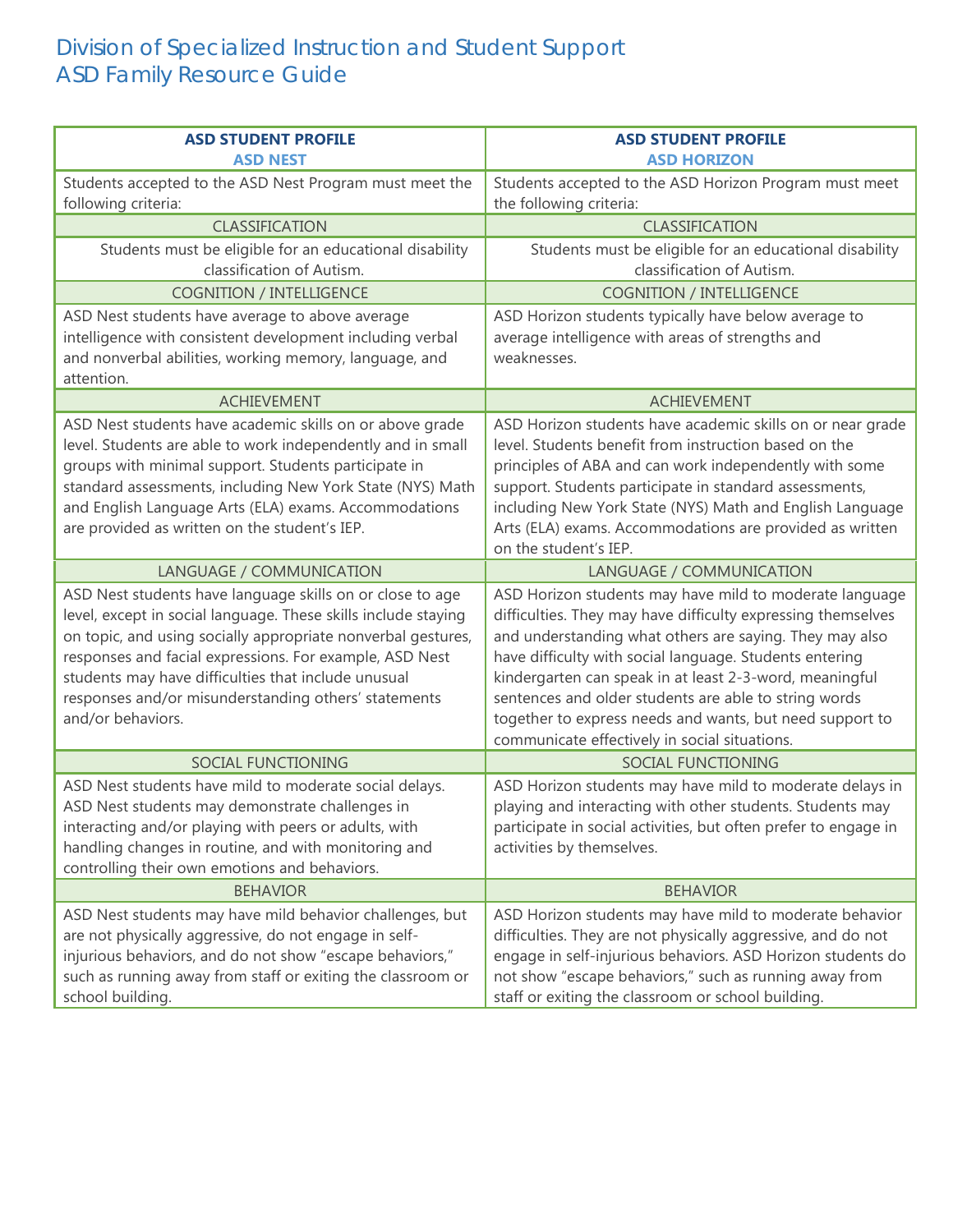### **ASD PROGRAM ADMISSIONS PROCESS**

**1. Submit an application:** If you would like to apply for the ASD Nest or ASD Horizon Program you can submit an application at any time.

If your child is entering kindergarten next year, we recommend you let us know as soon as possible. If your child is currently in grades K-12, work with your child's IEP Team to complete and submit an application. All assessments needed for the application process can be completed by your IEP team.

- Work directly with your child's IEP Team to complete and submit the application.
	- o If your child is going into kindergarten, submit the ASD application as early as possible during your child's preschool year.
	- o Kindergarten students should also participate in the general **[kindergarten enrollment process](http://schools.nyc.gov/ChoicesEnrollment/Elementary/kindergarten.html)**.
	- o In grades, 1-12, submit the ASD application anytime.
- You or your child's current school can send the completed application by:
	- o e-mail: [ASDPrograms@schools.nyc.gov](mailto:ASDPrograms@schools.nyc.gov) (*strongly preferred*)
	- o fax: (718) 391-6887

Visit the [Specialized Programs](http://schools.nyc.gov/Academics/SpecialEducation/SupportsServices/specializedprograms/default.htm) on the DOE website to download and print the ASD Programs application.

- **2. Confirmation of Application:** After we receive your application we will send you a letter to let you know we received it. When an application is submitted, we will also contact your child's IEP Team to discuss the information provided on the application and ask any follow up questions.
	- If you do not hear from the Central ASD Programs Team within one week of submitting your application, please contact [ASDPrograms@schools](mailto:ASDPrograms@schools.nyc.gov)**.**nyc.gov or call 718-391-6830.
- **3. Initial Review for an ASD Program:** The Central ASD Programs Team reviews your child's special education record. We will see if testing is up-to-date and provides all the information about your child's intellectual ability and social, language, behavior, academic, and adaptive skills we require. In addition, we make sure your child meets criteria for an educational classification of autism on his/her IEP.
	- Up-to-Date Assessments: If the Central ASD Programs Team needs more information about your child or if the assessments are not current, we will ask your child's IEP Team to get your consent and conduct any additional assessments needed. You will receive a letter from the DOE asking for your consent.
	- Additional Information: Families may also submit additional evaluation materials with their application for review by the Central ASD Programs Team. Materials containing additional information should be no more than one year old for applicants in grades PreK-5 and no more than two years old for applicants in grades 6-12.
- **4. ASD Program Admissions Process & Timeline:** If the information provided during the initial review indicates your child may be a candidate for either an ASD Nest or an ASD Horizon Program, a Central ASD Team member will work closely with you and your child's IEP Team to schedule an observation. The DOE may also conduct additional evaluations as needed and will ask for your consent. The DOE conducts the Autism Diagnostic Observation Schedule (ADOS) for children who may be eligible for the ASD Nest Program. We will request your consent for this evaluation.

Following the initial review, the Central ASD Programs Team will contact you with next steps in your child's ASD Program admissions process. If your child's clinical information indicates that s/he:

• May be a good candidate for an ASD Program: You and your child's school will be contacted by a Central ASD Programs Team member to review the information and discuss the next steps in the process.